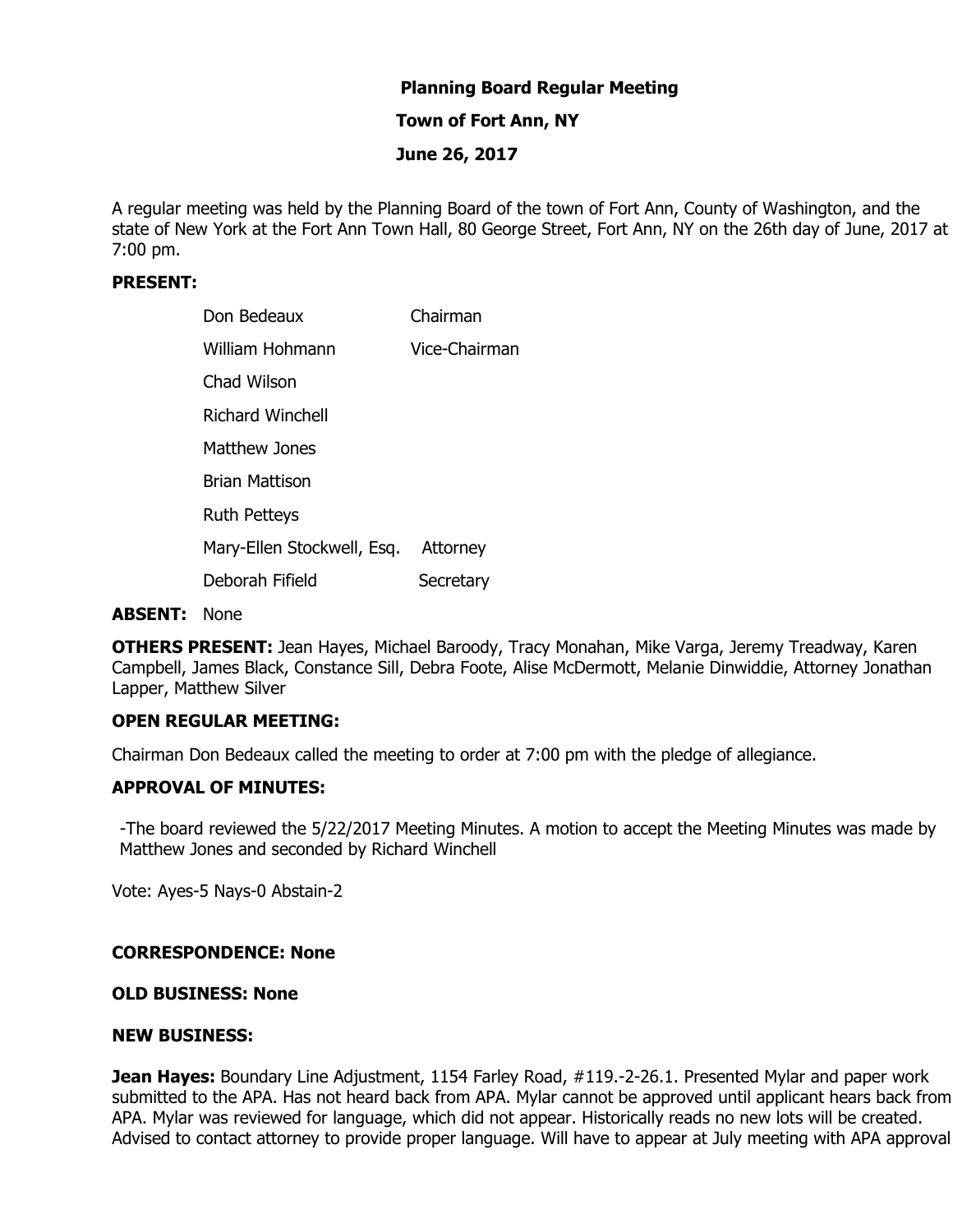and Mylar with language stating that no new parcels are to be created without planning board approval.

**Michael Morrissey/Site Plan/Public Hearing:** Property is located at 10028 State Route 149. Applicant wishes to create spaces to store boats and recreational vehicles and construct two storage unit buildings. Applicant did not show. Motion made by Richard Winchell to table Public Hearing and keep it open. Seconded by William Hohmann.

Vote: Ayes-6 Nays-0 Abstain-1

**Michael Baroody for T-Mobile/Public Hearing:** Co-Locate antennas at 1684 Pilot Knob Road. Applicant submitted approval by the Lake George Park Commission and the APA with no restrictions. The only change made was the way the antennas are laid out, which was page A-1, to direct the coverage. Applicant gave a brief summary of project. (See minutes from 5/22/2017 meeting). No questions from the public. Motion to close the public hearing made by William Hohmann, seconded by Richard Winchell.

Vote: Ayes-7 Nays-0 Abstain-0

Attorney Mary-Ellen Stockwell read part 2 of the SEQRA Form to applicant. Motion made by William Hohmann for a negative declaration, seconded by Chad Wilson.

Vote: Ayes-7 Nays-0 Abstain-0

Motion made by William Hohmann to accept application without conditions. Seconded by Richard Winchell.

Vote: Ayes-7 Nays-0 Abstain-0

**Matthew Silver for T-Mobile:** Co-locate antennas on Clay Hill Road. Application was not received by Planning Board Secretary in time for deadline. Will be put on agenda for July meeting.

**Attorney Jonathan Lapper for Jeremy Treadway:** ADK MX Motorcross Track. Applicant wishes to make changes at track. Attorney Lapper went on the record asking the Planning Board to have new board member Mrs. Petteys recuse herself as he feels she cannot be impartial. He has sent correspondence to Town Attorney Jeff Myer regarding this as he feels she wants to fight the project. Informed by Chairman Bedeaux they could not be heard without site plan application. Mr. Lapper explained the exact location of track was set. Starting gate was not in original plans. Would like to modify that and ask that a special meeting be held next week. Request was denied by Chairman Bedeaux. Will have to wait until July meeting. Motion to vote for a special meeting in July made by Chad Wilson, seconded by Brian Mattison. Roll call vote was done.

Chairman Don Bedeaux- no William Hohmann- no Brian Mattison- yes Chad Wilson- yes Richard Winchell- no Matthew Jones- abstain Ruth Petteys- abstain

### **Public Comment:**

**Melanie Dinwiddie:** Son goes to track. Need to make it right for children in community. Track brings revenue to Town. Feels not giving track a chance.

**Debra Foote:** If the planning board is asking Ruth to recuse herself from Treadway matters, then one of the